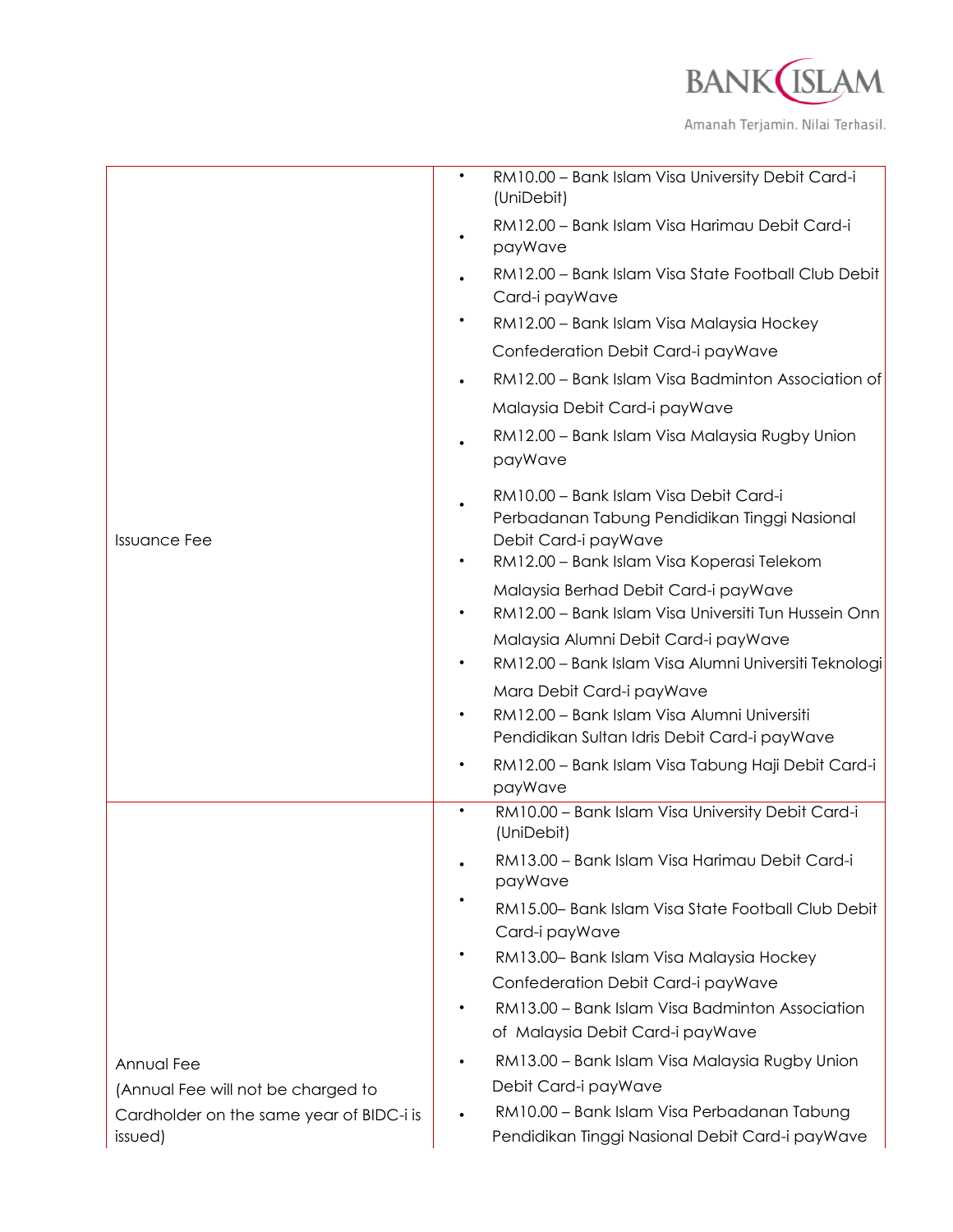

Amanah Terjamin. Nilai Terhasil.

|                                                          | RM13.00 - Bank Islam Visa Koperasi Telekom<br>Malaysia Berhad Debit Card-i payWave<br>RM13.00 - Bank Islam Visa Universiti Tun Hussein Onn<br>Malaysia Alumni Debit Card-i payWave<br>RM13.00 - Bank Islam Visa Alumni Universiti Teknologi<br>Mara Debit Card-i payWave<br>RM13.00 - Bank Islam Visa Alumni Universiti<br>Pendidikan Sultan Idris Debit Card-i payWave |
|----------------------------------------------------------|-------------------------------------------------------------------------------------------------------------------------------------------------------------------------------------------------------------------------------------------------------------------------------------------------------------------------------------------------------------------------|
|                                                          | RM13.00 - Bank Islam Visa Tabung Haji Debit Card-i<br>payWave                                                                                                                                                                                                                                                                                                           |
| Cash Withdrawal at Bank Islam ATM                        | Free                                                                                                                                                                                                                                                                                                                                                                    |
|                                                          | Local Bank - RM1.00 per withdrawal.<br>$\bullet$                                                                                                                                                                                                                                                                                                                        |
| Cash Withdrawal at ATM via MEPS                          | Foreign Bank - RM1.00 per withdrawal                                                                                                                                                                                                                                                                                                                                    |
| Cash Withdrawal at any bank via VISA<br>Plus             | RM10.00 per withdrawal<br>$\bullet$                                                                                                                                                                                                                                                                                                                                     |
| Overseas transaction conversion fees                     | Subject to exchange rate determined by VISA at that<br>$\bullet$<br>particular time                                                                                                                                                                                                                                                                                     |
| BIDC-i Replacement Fee due to Lost,<br>Stolen or Damaged | Charge on Bank Islam Visa University Debit Card-i<br>(UniDebit) Replacement Fee is determined by the<br>University                                                                                                                                                                                                                                                      |
|                                                          | RM12.00 - Bank Islam Visa Harimau Debit Card-i<br>payWave                                                                                                                                                                                                                                                                                                               |
|                                                          | RM12.00 - Bank Islam Visa State Football Club Debit<br>Card-i payWave                                                                                                                                                                                                                                                                                                   |
|                                                          | RM12.00 - Bank Islam Visa Malaysia Hockey<br>Confederation Debit Card-i payWave                                                                                                                                                                                                                                                                                         |
|                                                          | RM12.00 - Bank Islam Visa Badminton Association of<br>Malaysia Debit Card-i payWave                                                                                                                                                                                                                                                                                     |
|                                                          | RM12.00 - Bank Islam Visa Malaysia Rugby Union Debit<br>Card-i payWave                                                                                                                                                                                                                                                                                                  |
|                                                          | RM12.00 - Bank Islam Visa Perbadanan Tabung<br>$\bullet$<br>Pendidikan Tinggi Nasional Debit Card-i payWave                                                                                                                                                                                                                                                             |
|                                                          | RM12.00 - Bank Islam Visa Koperasi Telekom Malaysia<br>Berhad Debit Card-i payWave                                                                                                                                                                                                                                                                                      |
|                                                          | RM12.00 - Bank Islam Visa Universiti Tun Hussein Onn<br>$\bullet$<br>Malaysia Alumni Debit Card-i payWave                                                                                                                                                                                                                                                               |
|                                                          | RM12.00 - Bank Islam Visa Alumni Universiti Teknologi<br>$\bullet$<br>Mara Debit Card-i payWave                                                                                                                                                                                                                                                                         |
|                                                          | RM12.00 - Bank Islam Visa Alumni Universiti<br>Pendidikan Sultan Idris Debit Card-i payWave                                                                                                                                                                                                                                                                             |
|                                                          | RM12.00 - Bank Islam Visa Tabung Haji Debit Card<br>payWave                                                                                                                                                                                                                                                                                                             |